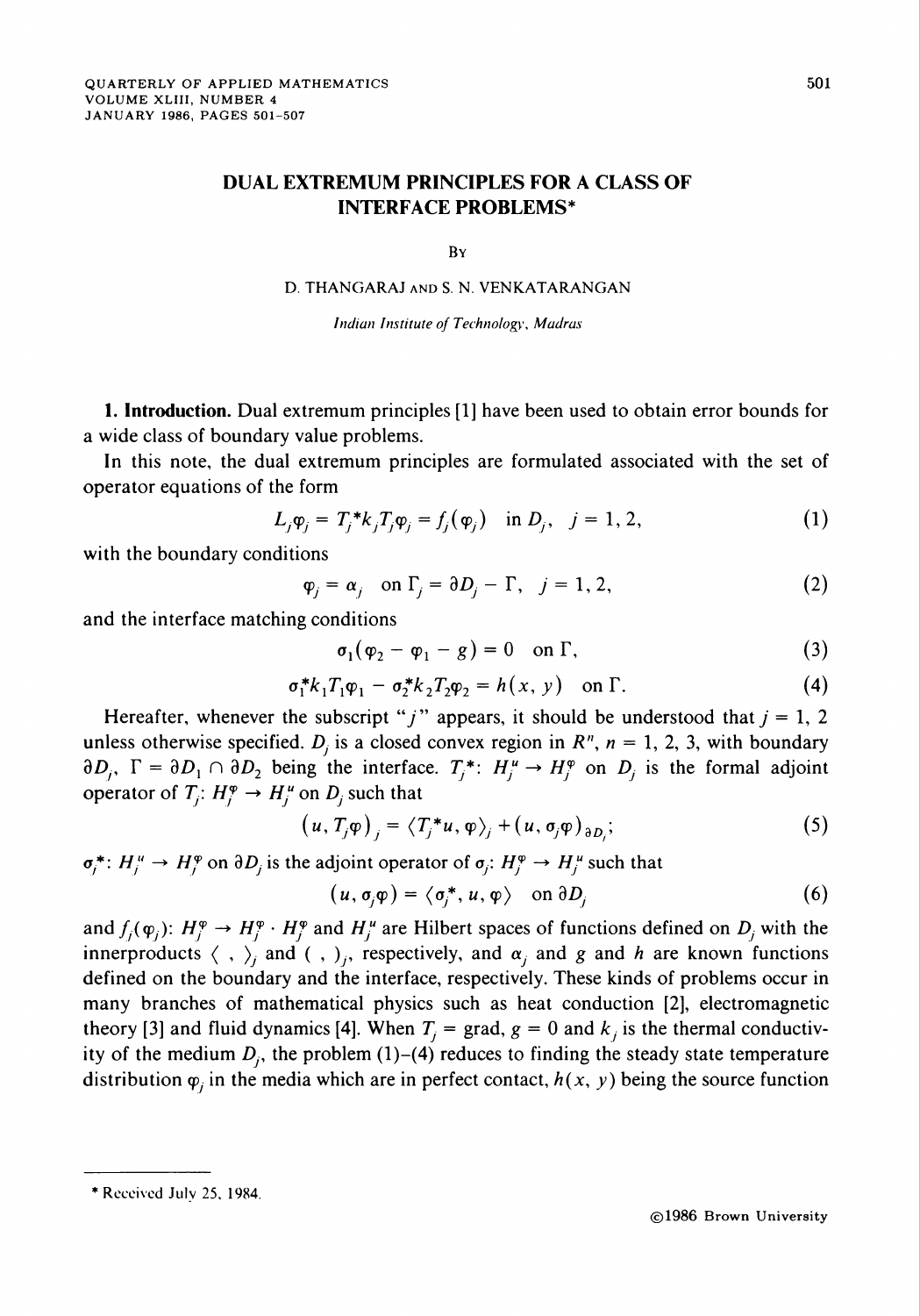defined on the interface  $[2]$ . The interface problem  $(1)$ – $(4)$  reduces to finding the magnetic vector potential  $\varphi_i$  in a medium such that the magnetic vector potential and the magnetic intensity at the interface are continuous when  $T_j = \text{curl}$  and  $k_j^{-1}$  is the magnetic permeability of the medium  $D_i$ . After deriving the bounding functionals to the extremizing functional, an error estimate is obtained for the approximate solution in terms of the bounding functionals. The theory is illustrated by the steady state heat conduction in a composite medium and the approximate solution is obtained by the method of Kantorovich [5],

## 2. Variational formulation. Consider the action functional

$$
I(u_1, u_2, \varphi_1, \varphi_2) = \sum_{j=1}^2 \left[ (u_j, T_j \varphi_j)_j - W_j(u_j, \varphi_j) \right.\n+ \langle \sigma_j^* u_j, \alpha_j - \varphi_j \rangle_{\Gamma_j} \right] + \langle \sigma_1^* u_1, \varphi_2 - \varphi_1 - g \rangle_{\Gamma} - \langle h, \varphi_2 \rangle_{\Gamma} \quad (7)\n= \sum_{j=1}^2 \left[ \langle T_j^* u_j, \varphi_j \rangle_j - W_j(u_j, \varphi_j) + \langle \sigma_j^* u_j, \alpha_j \rangle_{\Gamma_j} \right] \n+ \langle \varphi_2, \sigma_1^* u_1 - \sigma_2^* u_2 - h \rangle_{\Gamma} - \langle \sigma_1^* u_1, g \rangle_{\Gamma}, \quad (8)
$$

where

$$
W_j(u_j, \varphi_j) = \frac{1}{2} \left( \frac{u_j}{k_j}, u_j \right) + \langle 1, F_j(\varphi_j) \rangle \tag{9}
$$

and

$$
F_j(\varphi_j)=\int^{\varphi_j}f_j(t)\,dt.
$$

A necessary and sufficient condition for stationary behaviour of I at  $(u_i, \varphi_i)$  is that the Frechet derivatives

$$
\frac{\delta I}{\delta u_j} = \frac{\delta I}{\delta \varphi_j} = 0.
$$
 (10)

This leads to

$$
T_j \varphi_j = \frac{\delta W_j}{\delta u_j} \text{ in } D_j,\tag{11}
$$

$$
\varphi_j = \alpha_j \text{ on } \Gamma_j,\tag{12}
$$

$$
\sigma_1(\varphi_2 - \varphi_1 - g) = 0 \text{ on } \Gamma,
$$
\n(13)

and

$$
T_j^* u_j = \frac{\delta W_j}{\delta \varphi_i} \text{ in } D_j,\tag{14}
$$

$$
\sigma_1^* u_1 - \sigma_2^* u_2 = h \text{ on } \Gamma. \tag{15}
$$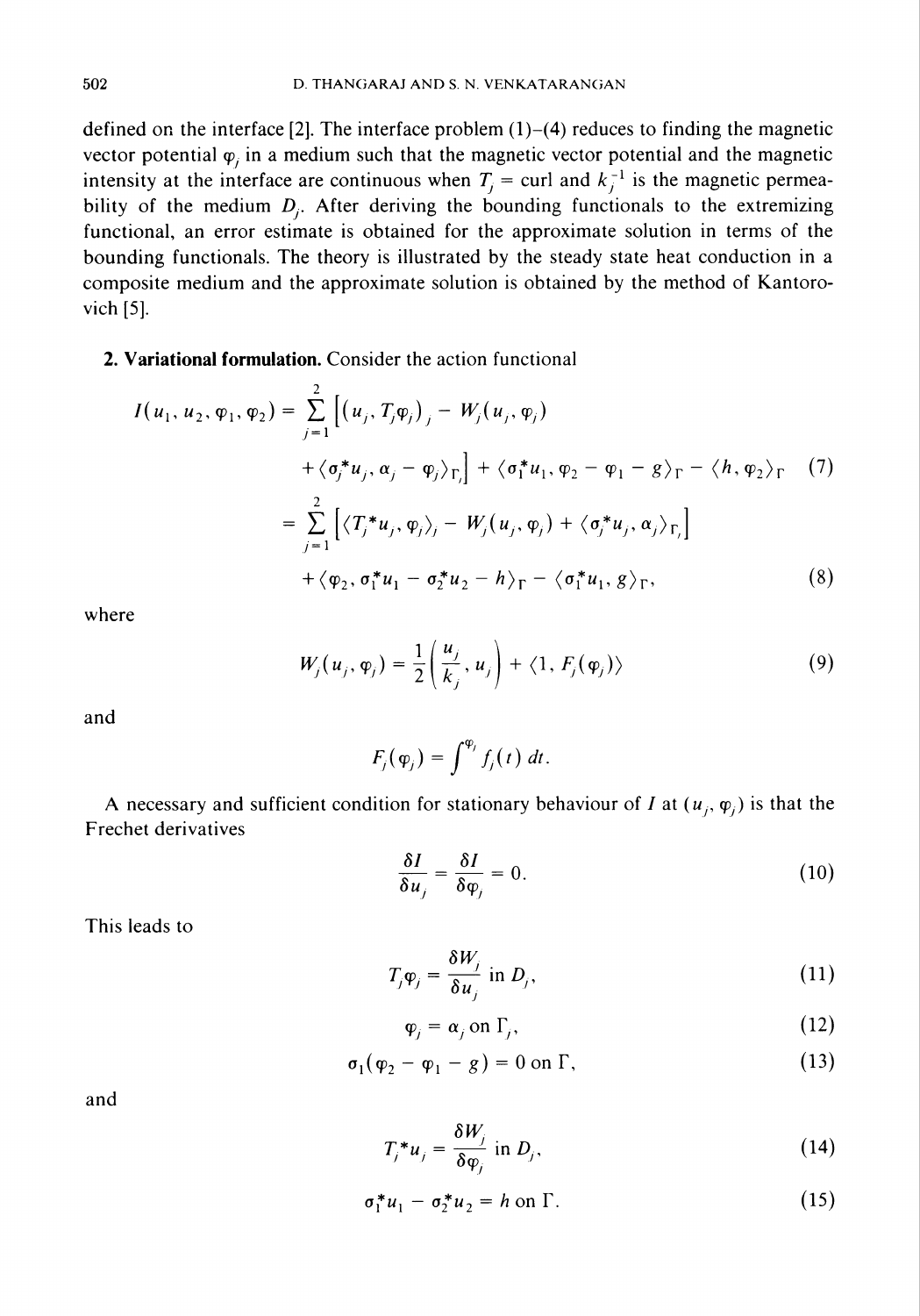Equations  $(11)$ – $(15)$  are nothing but the canonical forms of the interface problem described by equations (1)-(4). Hence it is evident that  $(u_i, \varphi_i)$  is the solution of (1)-(4).

3. Dual extremum principles and error estimate. Let  $(u_i, \varphi_i)$  be the exact solution of  $(1)$ – $(4)$  so that

$$
\frac{\delta I}{\delta u_j} = \frac{\delta I}{\delta \varphi_j} = 0 \quad \text{at } (u_j, \varphi_j).
$$

Define two sets of functions

$$
S_1 = \left\langle (u_j, \varphi_j) / \frac{\delta I}{\delta u_j} = 0 \right\rangle, \tag{16}
$$

$$
S_2 = \left\langle (u_j, \varphi_j) / \frac{\delta I}{\delta \varphi_j} = 0 \right\rangle.
$$
 (17)

Using (7) and (8) form

$$
J(B_1, B_2) = I(u_1^*, u_2^*, B_1, B_2), \quad (u_j^*, B_j) \in S_1,
$$
\n(18)

and

$$
G(A_1, A_2) = I(A_1, A_2, \varphi_1^*, \varphi_2^*), \quad (A_j, \varphi_j^*) \in S_2,
$$
 (19)

where  $u_i^* = u_i^*(B_i)$  and  $\varphi_i^* = \varphi_i^*(A_i)$ . We have restricted the action I to the sets  $S_1$  and  $S_2$ to form  $J(B_1, B_2)$  and  $G(A_1, A_2)$ . Each of these two restricted forms of the action is stationary at the critical point  $(u_i, \varphi_i)$ , and because of the way they are constructed, the stationary results are said to be dual [1]. In deriving (19), the existence of  $f_i^{-1}$  is assumed. It can be easily shown that

$$
G(A_1, A_2) \leqslant I(u_1, u_2, \varphi_1, \varphi_2) \leqslant J(B_1, B_2), \tag{20}
$$

if  $W_i(u_i, \varphi_i)$  is convex in  $u_i$ , concave in  $\varphi_i$  and at least one of these is definite.

It is, from equation (9), evident that  $W_j(u_j, \varphi_j)$  is convex in  $u_j$  and is definite. The sufficient condition for  $W_i(u_i, \varphi_i)$  to be concave in  $\varphi_i$  is that

$$
-df_j/d\varphi_j \geqslant \gamma_j \geqslant 0. \tag{21}
$$

Since the exact solution ( $u_i$ ,  $\varphi_i$ ) is related through the Eqs. (9) and (11) we can take

$$
A_j = k_j T_j \psi_j,
$$

where  $\psi_i$  is any function satisfying the constraint

$$
\sigma_1^* k_1 T_1 \psi_1 - \sigma_2^* k_2 T_2 \psi_2 = h \quad \text{on } \Gamma.
$$

Consequently (20) becomes

$$
G(k_1T_1\psi_1, k_2T_2\psi_2) = H(\psi_1, \psi_2) \leqslant I(u_1, u_2, \varphi_1, \varphi_2) \leqslant J(B_1, B_2)
$$
 (22)

and  $\psi_i = B_i$  will be the exact solution when the equality signs hold. From (22)

$$
J(B_1, B_2) - H(\psi_1, \psi_2) \ge J(B_1, B_2) - I(u_1, u_2, \varphi_1, \varphi_2)
$$
  
= 
$$
\sum_{j=1}^{2} \left\{ (T_j \xi_j, k_j T_j \xi_j) + \langle \xi_j, -df_j(\varphi_{ji}) \xi_j / d\varphi_j \rangle \right\},
$$
 (23)

where  $\xi_i = B_i - \varphi_i$  and  $\varphi_{i} = tB_i + (1 - t)\varphi_i$ ,  $0 \le t \le 1$ .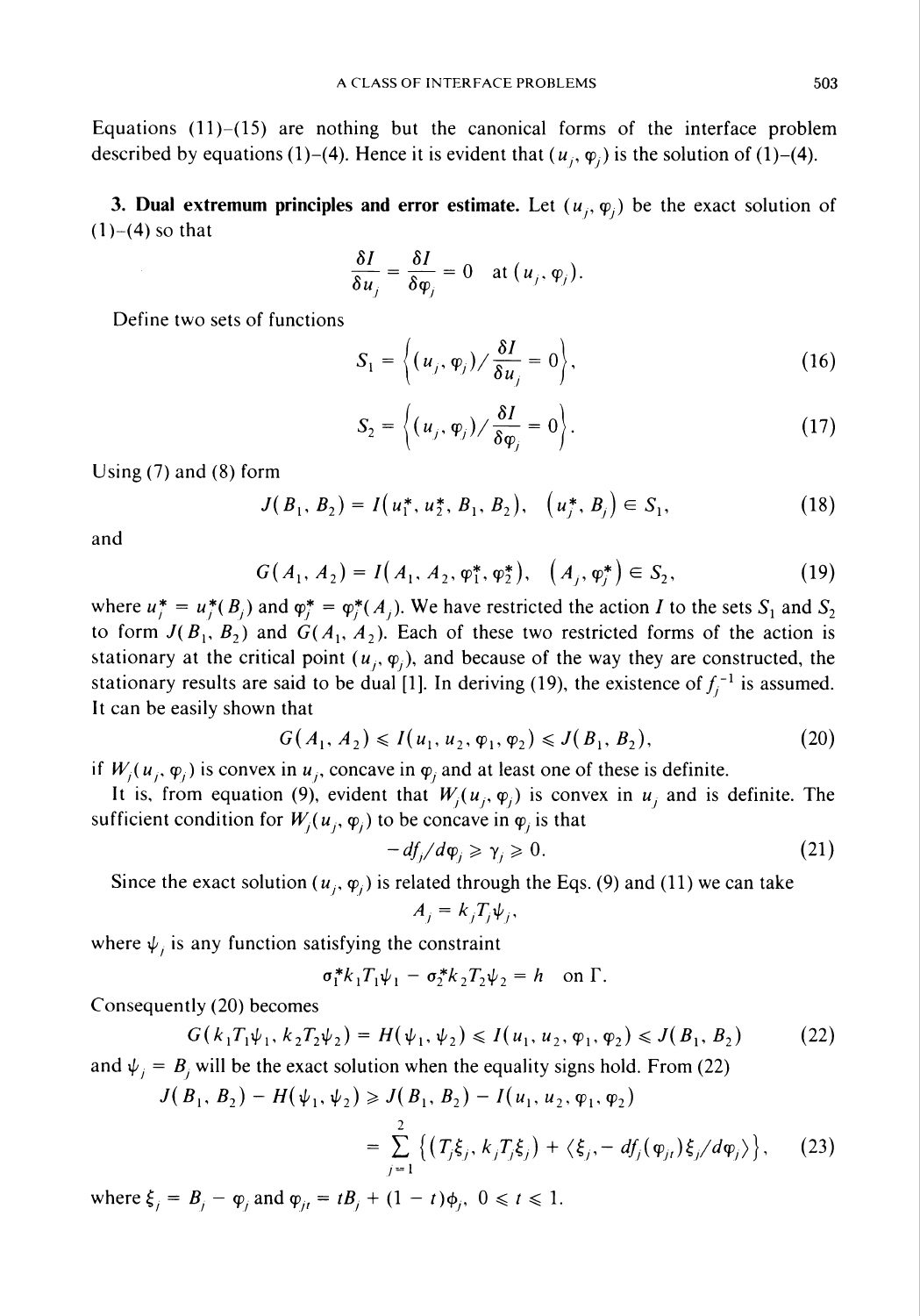From  $(5)$ ,  $(6)$ , and  $(23)$  it follows that

$$
2[J(B_1, B_2) - H(\psi_1, \psi_2)] \geq \sum_{j=1}^2 \left\{ \langle T_j^* k_j T_j \xi_j, \xi_j \rangle + \langle \xi_j, -df_j(\varphi_{jt}) \xi_j / d\varphi_j \rangle \right\} + \langle \sigma_1^* k_1 T_1 \xi_1, \xi_1 \rangle_{\Gamma_1} + \langle \sigma_2^* k_2 T_2 \xi_2, \xi_2 \rangle_{\Gamma_2} + \langle \sigma_1^* k_1 T_1 \xi_1, \xi_1 \rangle_{\Gamma} - \langle \sigma_2^* k_2 T_2 \xi_2, \xi_2 \rangle_{\Gamma} \geq \sum_{j=1}^2 (\Lambda + \gamma_j) \langle \xi_j, \xi_j \rangle,
$$
 (24)

where  $\Lambda$  is a lower bound to the least eigenvalue of

$$
T_j^*k_jT_j\theta_j = \lambda\theta_j \quad \text{in } D_j \tag{25}
$$

with  $\theta_i = 0$  on  $\Gamma_i$  and  $\theta_1 = \theta_2$  and  $\sigma_1^* k_1 T_1 \theta_1 = \sigma_2^* k_2 T_2 \theta_2$  on  $\Gamma$ . Hence the required error estimate is

$$
\|\xi\|_{L^2}^2 \leq 2[J - H]/(\Lambda + \gamma), \tag{26}
$$

where  $\gamma = \min_i \gamma_i$ .

4. Application to steady-state heat conduction in a composite medium. Let  $D$  be a region in the  $(x, y)$  plane consisting of two parts  $D_1$  and  $D_2$ . The plane which occupies the region D, is a homogeneous material of thermal conductivity  $k_i$ . We want to investigate typical boundary value problems in steady-state heat conduction for the composite medium D with the source term  $f_i(\varphi_i)$ , the temperature being prescribed on the boundaries. One matching condition is obtained by assuming that no sources are created on the interface. The other condition is obtained by requiring that the temperature be continuous at the interface, which is reasonable on physical grounds when  $D_1$  and  $D_2$  are in intimate contact.

The governing differential equation is given by

$$
L_j \varphi_j = -\nabla \cdot (k_j \nabla \varphi_j) = f_j(\varphi_j) \quad \text{in } D_j,
$$
 (27)

with  $\varphi_i = \alpha_i$  on  $\Gamma_i$  and the matching conditions  $\varphi_1 = \varphi_2$  on  $\Gamma$  and  $\hat{n} \cdot k_1 \nabla \varphi_1 = \hat{n} \cdot k_2 \nabla \varphi_2$ on  $\Gamma$ , where  $\hat{n}$  is the unit outward normal vector to  $\Gamma$ .

The bounding functionals J and G, for  $f_1(\varphi_1) = -a^2\varphi_1 + f_1(x, y)$  and  $f_2(\varphi_2) = -b^2\varphi_2$ +  $g_2(x, y)$ , defined by (18) and (19) are given by

$$
2J(B_1, B_2) = \int_{D_1} \left\{ k_1 (\nabla B_1)^2 + a^2 B_1^2 - 2f_1(x, y) B_1 \right\} dx dy
$$
  
+ 
$$
\int_{D_2} \left\{ k_2 (\nabla B_2)^2 + b^2 B_2^2 - 2g_2(x, y) B_2 \right\} dx dy
$$
 (28)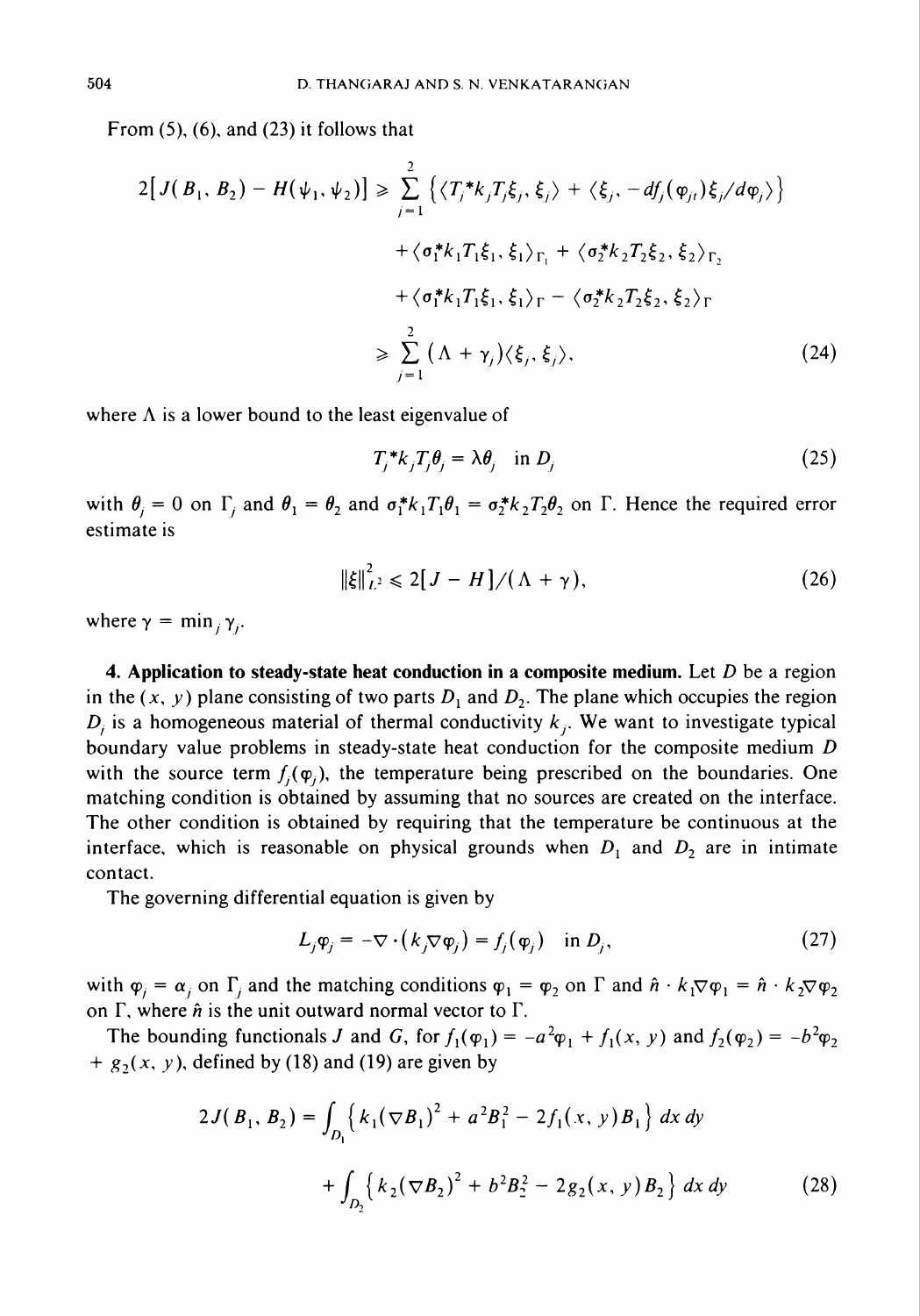and

$$
-2H(\psi_1, \psi_2) = a^{-2} \int_{D_1} \left\{ (L_1 \psi_1)^2 + f_1^2(x, y) - 2f_1(x, y)L_1 \psi_1 \right\} dx dy
$$
  
+  $k_1 \int_{D_1} (\nabla \psi_1)^2 dx dy + k_2 \int_{D_2} (\nabla \psi_2)^2 dx dy$   
+  $b^{-2} \int_{D_2} \left\{ (L_2 \psi_2)^2 + g_2^2(x, y) - 2g_2(x, y)L_2 \psi_2 \right\} dx dy$   
-  $2 \int_{\Gamma_1} k_1 \frac{\partial \psi_1}{\partial n} ds - 2 \int_{\Gamma_2} \alpha_2 k_2 \frac{\partial \psi_2}{\partial n} ds.$  (29)

In our further calculations we take

$$
D_1 = \{(x, y)/-1 < x < 0, -1 < y < 1\}, D_2 = \{(x, y)/0 < x < 1, -1 < y < 1\}, \alpha_j = 0, \quad f_1(x, y) = f_{11}(x)f_{12}(y), \quad \text{and } g_2(x, y) = g_{11}(x)g_{12}(y).
$$

4.1. Minimization of J. Let us assume that the solution  $B_j$  is of the product form

$$
B_j(x, y) = m_j(x) n(y).
$$
 (30)

By substituting (30) in (28) we see that J depends upon  $m_j$  and n. If we assume that n is an a priori known function satisfying  $n(-1) = n(1) = 0$ , then J, as a functional of  $m_j$  [5], is given by

$$
2J(m_1, m_2) = \int_{-1}^{0} \left\{ A_{11} \left( \frac{dm_1}{dx} \right)^2 + A_{15} m_1^2(x) + A_{14} f_{11}(x) m_1(x) \right\} dx
$$

$$
+ \int_{0}^{1} \left\{ B_{11} \left( \frac{dm_2}{dx} \right)^2 + B_{15} m_2^2(x) + B_{14} g_{11}(x) m_2(x) \right\} dx, \quad (31)
$$

where the constants depend upon the assumed form of  $n(y)$ :

$$
A_{11}(n) = \int_{-1}^{1} k_1 n^2(y) \, dy; \qquad B_{11}(n) = \int_{-1}^{1} k_2 n^2(y) \, dy,
$$
  
\n
$$
A_{12}(n) = \int_{-1}^{1} k_1 \left(\frac{dn}{dy}\right)^2; \qquad B_{12}(n) = \int_{-1}^{1} k_2 \left(\frac{dn}{dy}\right)^2 dy,
$$
  
\n
$$
A_{13}(n) = \int_{-1}^{1} a^2 n^2(y) \, dy; \qquad B_{13}(n) = \int_{-1}^{1} b^2 n^2(y) \, dy,
$$
  
\n
$$
A_{14}(n) = -2 \int_{-1}^{1} f_{12}(y) n(y) \, dy, \qquad B_{14}(n) = -2 \int_{-1}^{1} g_{12}(y) n(y) \, dy,
$$
  
\n
$$
A_{15}(n) = A_{12} + A_{13}, \text{ and } B_{15} = B_{12} + B_{13}.
$$

We may determine  $m_j$  so that J is minimized. This leads to the following Euler-Lagrange equations for  $m_i$ :

$$
\frac{d^2m_1}{dx^2} - \eta_1^2 m_1 = \frac{A_{14}}{2A_{11}} f_{11}(x), \qquad -1 < x < 0,
$$
\n
$$
\frac{d^2m_2}{dx^2} - \eta_2^2 m_2 = \frac{B_{14}}{2B_{11}} g_{11}(x), \qquad 0 < x < 1,
$$
\n(32)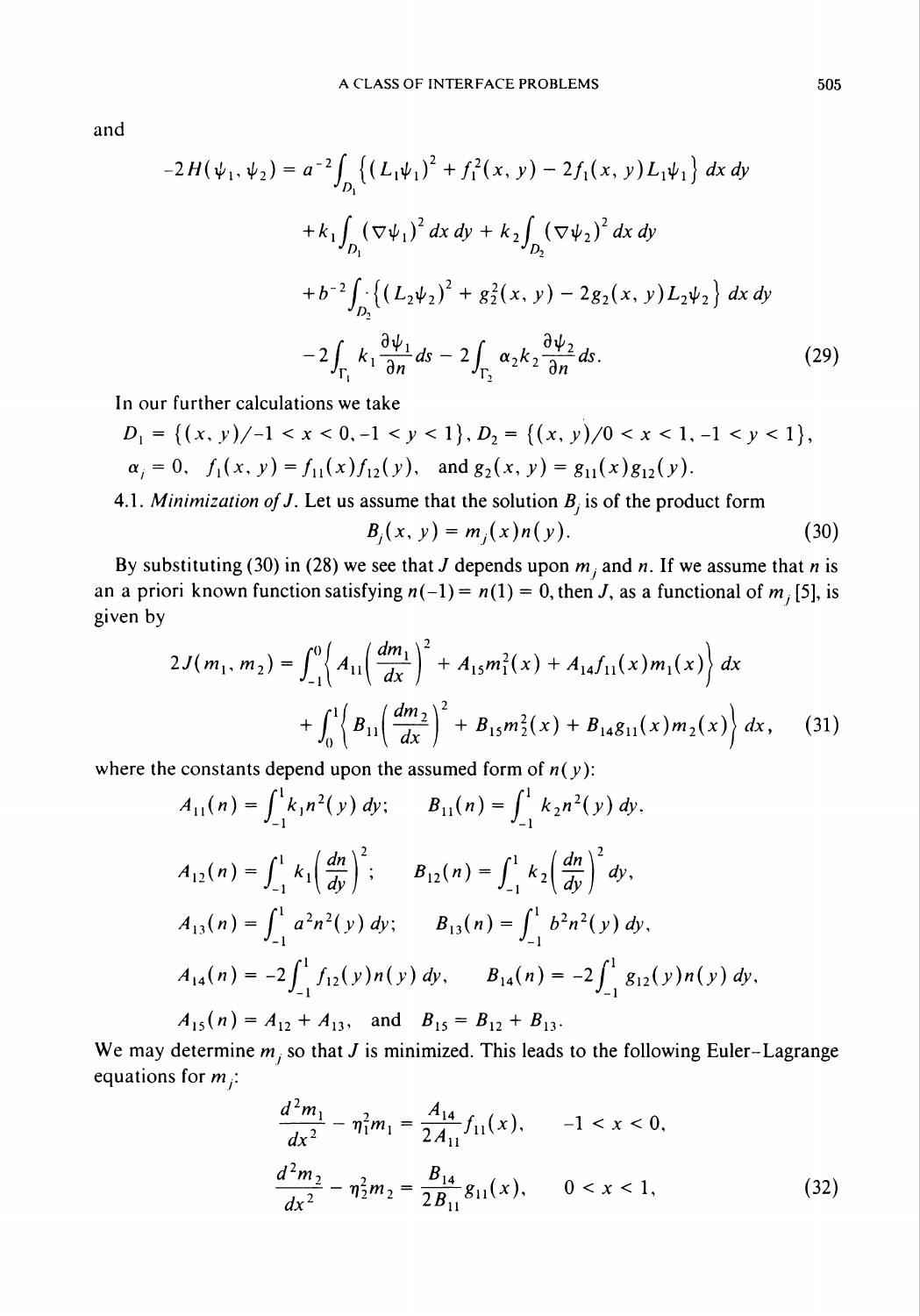with the conditions

$$
m_1(-1) = m_2(1) = 0, \qquad m_1(0) = m_2(0),
$$

and

$$
k_1 \frac{dm_1}{dx} = k_2 \frac{dm_2}{dx} \quad \text{at } x = 0,
$$
 (33)

where  $\eta_1^2 = A_{15}/A_{11}$  and  $\eta_2^2 = B_{15}/B_{11}$ .

Maximization of H. Choose the trial function

$$
\psi_j(x, y) = \eta B_j(x, y), \qquad (34)
$$

where  $\eta$  is the unknown parameter to be determined. Substituting (34) in (29) we have

$$
-2H(\psi_1, \psi_2) = \eta^2 [I_1 + I_2] - 2\eta I_3 + I_4,
$$

where

$$
I_1 = \bar{a}^2 \int_{D_1} (L_1 B_1)^2 dx dy + k_1 \int_{D_1} (\nabla B_1)^2 dx dy,
$$
  
\n
$$
I_2 = \bar{b}^2 \int_{D_2} (L_2 B_2)^2 dx dy + k_2 \int_{D_2} (\nabla B_2)^2 dx dy,
$$
  
\n
$$
I_3 = \bar{a}^2 \int_{D_1} f_1(x, y) L_1 B_1 dx dy + \bar{b}^2 \int_{D_2} g_2(x, y) L_2 B_2 dx dy,
$$
  
\n
$$
I_4 = \bar{a}^2 \int_{D_1} f_1^2(x, y) dx dy + \bar{b}^2 \int_{D_2} g_2^2(x, y) dx dy.
$$

 $dH/d\eta = 0$  leads to  $\eta = I_3/I_1 + I_2$ .

4.3. Numerical results. Numerical calculations are carried out with  $k_1 = 0.18$ ,  $k_2 = 0.14$ ,  $f_1(x, y) = g_2(x, y) = x$  and  $a^2 = b^2 = 1$ . The solution of (32) and (33) and the value of  $\eta$ for

$$
n(y) = \frac{\cosh \mu y}{\cosh \mu} - 1, \qquad \mu = 3.1379909,
$$

are given by  $m_i(x) = p_i \exp[\eta_i x] + q_i \exp[-\eta_i x] + c_i x$  in [-1,0] and [0,1], respectively, where

$$
p_1 = 0.323063133,
$$
  $q_1 = -0.047463513,$   $p_2 = 0.03837185,$   
\n $q_2 = 0.23722777,$   $\eta_1 = 2.906658224,$   $\eta_2 = 3.167958905,$   
\n $c_1 = -0.850763427,$   $c_2 = -0.920835684,$   $\eta = 0.9379559949.$ 

The corresponding extremum values of the functionals are found to be

 $J = -0.09806582,$   $G = -0.20685117.$ 

The lower bound to the least eigenvalue to the corresponding problem is taken to be [6]  $\Lambda = 0.6908723.$ 

Consequently, the mean square error is given by

$$
\|\xi\|_{L^2}^2 \leq 0.1286735
$$